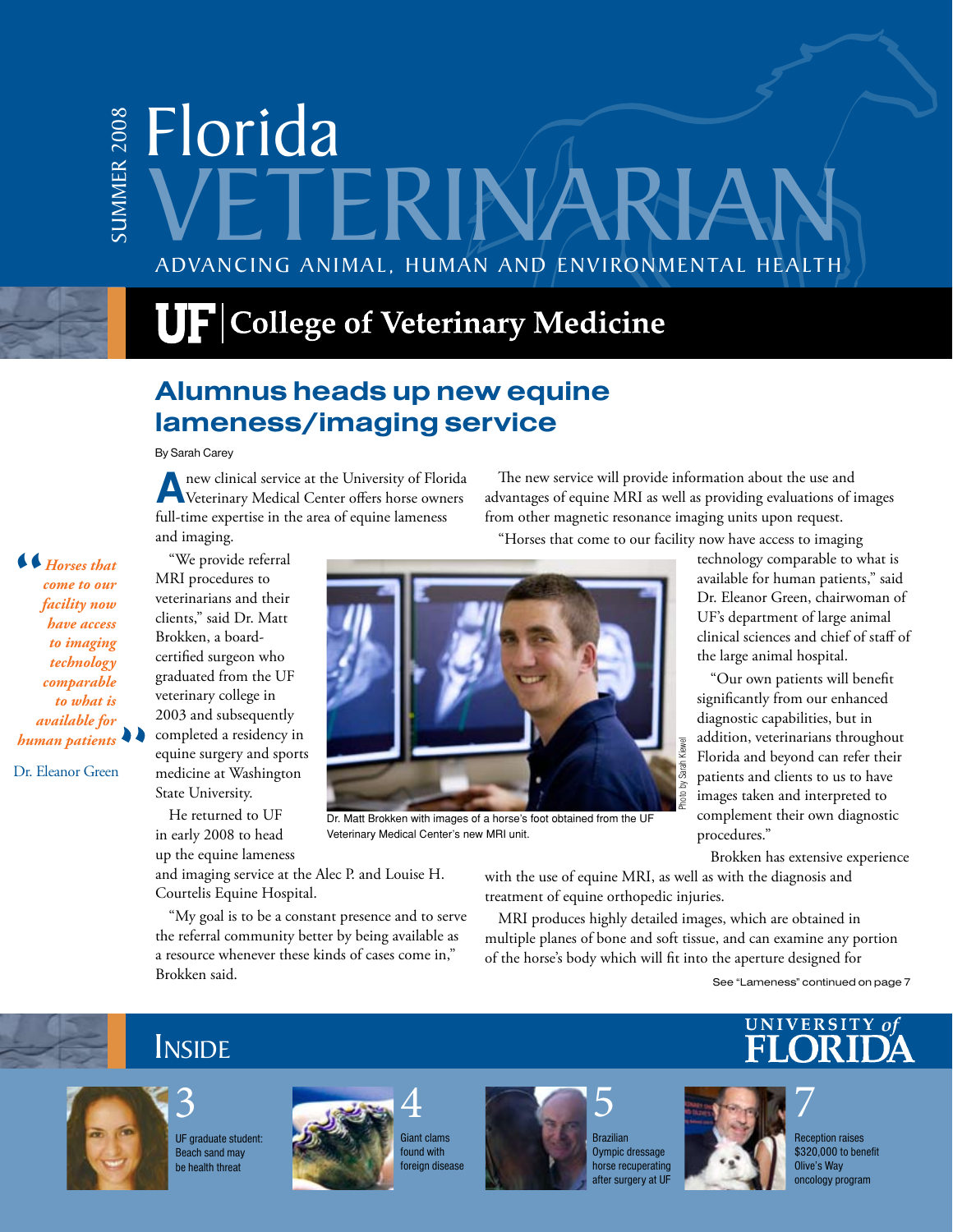# Veterinarian Florida

Florida Veterinarian is published by the University of Florida College of Veterinary Medicine for alumni and friends. Suggestions and comments are welcome and should be emailed to:

Sarah Carey, Florida Veterinarian editor, at: careys@vetmed.ufl.edu.

Check out the college website at: *www.vetmed.ufl.edu*

### **Dean**

Glen F. Hoffsis D.V.M., M.S.

**Executive Associate Dean**  James P. Thompson D.V.M., Ph.D.

**Interim Associate Dean for Students and Instruction** Thomas W. Vickroy Ph.D.

**Associate Dean for Research and Graduate Studies** Charles H. Courtney D.V.M., Ph.D.

**Senior Director of Development and Alumni Affairs** Zoë Seale

**Director of Development and Alumni Affairs** Karen Legato

**Director of Public Relations** Sarah K. Carey M.A., A.P.R.

**Coordinator of Alumni Affairs** Jo Ann Winn

Small Animal Hospital (352) 392-2235

Large Animal Hospital (352) 392-2229

College Administration and Dean's Office (352) 392-2213, ext. 5000

Public Relations (352) 392-2213, ext. 5206

Development and Alumni Affairs (352) 3929-2213, ext. 5200

# Message from the Dean



Dean Glen Hoffsis stands with senior class president Mary Gardner and Dr. Kevin Fitzgerald of Animal Planet's "E-Vet Interns" prior to commencement exercises for the Class of 2008.

etermine that the thing can and shall be done, and then we shall find the way."  $\begin{array}{c}\n\left\{\begin{array}{c}\n\bullet \\
\bullet \\
\bullet\n\end{array}\right\} \\
\left\{\begin{array}{c}\n\bullet \\
\bullet \\
\bullet\n\end{array}\right\} \\
\left\{\begin{array}{c}\n\bullet \\
\bullet \\
\bullet\n\end{array}\right\} \\
\left\{\begin{array}{c}\n\bullet \\
\bullet \\
\bullet \\
\bullet\n\end{array}\right\} \\
\left\{\begin{array}{c}\n\bullet \\
\bullet \\
\bullet \\
\bullet\n\end{array}\right\} \\
\left\{\begin{array}{c}\n\bullet \\
\bullet \\
\bullet \\
\bullet \\
\bullet\n\end{array}\right\} \\
\left\{\begin{array}{c}\n\bullet \\
\bullet \\
\bullet \\
\bullet \\
\bullet \\$ 

This is one of my favorite inspirational quotes from Abraham Lincoln, and seems especially appropriate to describe how the college arrived at the exciting stage we are now experiencing as we finalize design plans for our new Small Animal Hospital.

 Since this past fall, we have been meeting regularly with our architects to finetune details for each floor of our \$58 million, 90,000 square-foot facility. Several town hall meetings have been presented to faculty, staff and students since then,

and plans are about 60 percent complete. From floor and ceiling diagrams to wall drawings with detail including electric outlets, switches, computer ports and scheduling boards, the fine points are coming together.

Photo by Sarah Carey

 A sustainable, green building design will be used along with a learning-centered approach that includes having rounds rooms associated with every hospital service. These rooms will concentrate the entire student rotation learning experience in one location.

The design team envisions creating an open, three-story atrium with lots of light,

which will serve as the reception and waiting room area. We are planning a groundbreaking ceremony in the fall of 2008.

 Our architects from the FWAJDB/ Zeidler group are doing their part to bring us to the next stage — construction. But getting to this point has been a long and determined haul involving our clinical faculty, key staff and administrators as well as of course the many donors and friends responsible for helping to make this new facility a reality.

We all need something to look



An architect's rendering showing the front view of UF's new small animal hospital.

forward to, particularly in these difficult state budgetary and overall economic times. The new hospital is a bright spot, and I'm heartened and impressed by the enthusiasm with which this project is being embraced, not just because of the hospital's many innovations and high-tech equipment, but because it symbolizes progress for the UF College of Veterinary Medicine.

 Although we have the funds to move forward with our construction plans, there continue to be funding needs for programs within the hospital as well as naming opportunities for rooms and dedicated spaces. Please contact us if you are inspired to make a contribution to assist us in these efforts.

 We've "found the way" and we continue to aspire to greatness as well as new levels of clinical and research excellence. We are confidently envisioning the future and how we can improve in what we offer to companion animals throughout the state of Florida and beyond.

Glen

Courtesy of FWAJDB/Zeidler

ourtesy of FWAJDB/Zeidle

Glen F. Hoffsis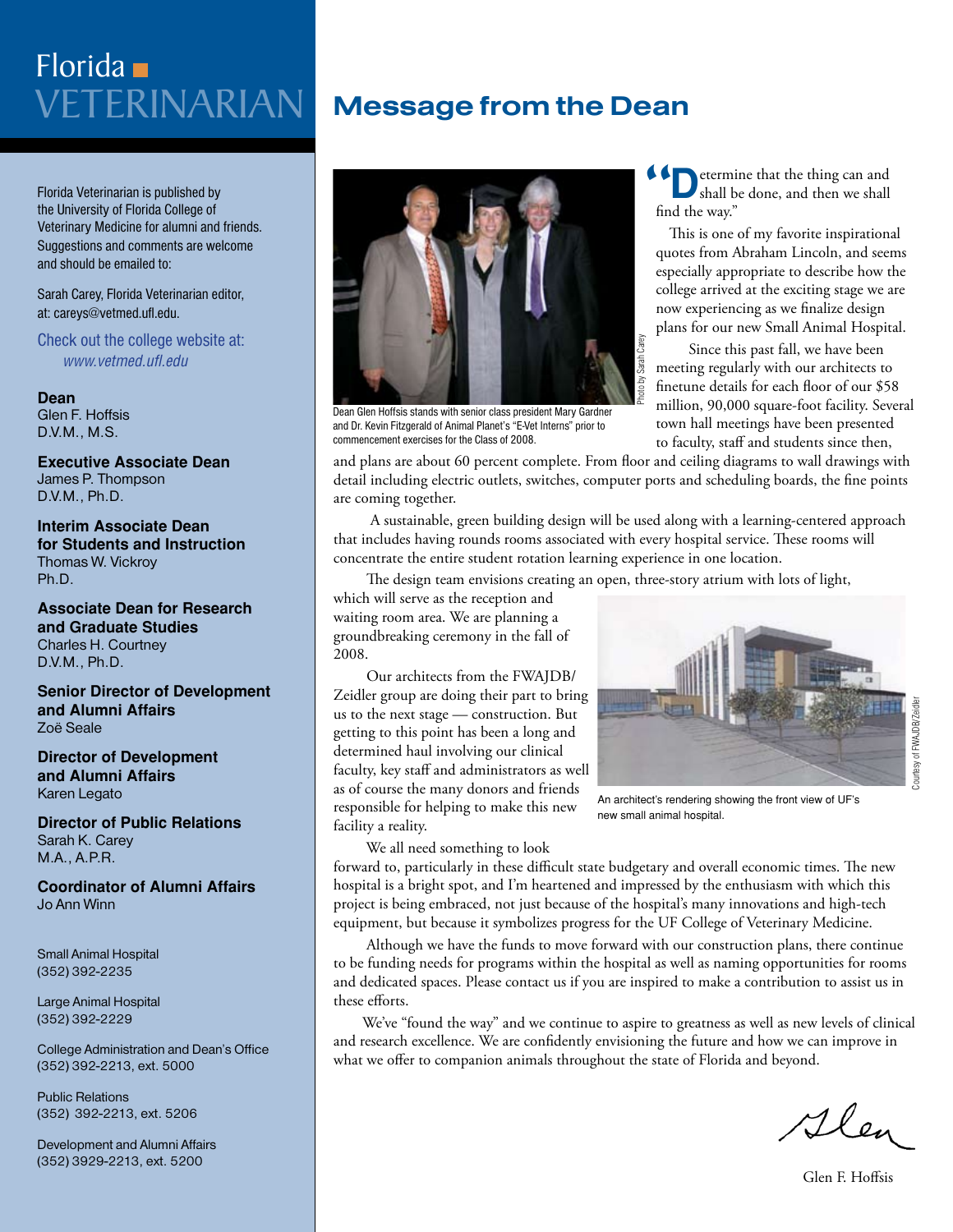### Beachgoers who stay high and dry may stay healthier

By Sarah Carey

**A**ttention snowbirds and spring breakers: Beachgoers who stay high and dry may have healthier fun in the sun than those frolicking on wet sand or in the water, according to a University of Florida veterinary researcher.

"Our objective was to understand whether beach sand could pose a health risk to beachgoers," said Tonya D. Bonilla, a doctoral student in the UF College of Veterinary Medicine's department of infectious diseases and pathology who studied three South Florida beaches over a two-year period to see whether human health risks appear to increase based on the level of sand exposure.

"What we found was that there was no increased health risk due to exposure to sand on the upper beach," Bonilla said. "However, the longer the period of time people spent in the water and in the wet sand, the higher the probability that they would experience some gastrointestinal illness."

Bonilla's research was conducted at Fort Lauderdale Beach, Hollywood Beach and Hobie Beach. There were 882 respondents who participated in the pilot epidemiological study and 609 who participated in the control group.

Beachgoers were made aware of the study and, if willing to participate, were given a survey form to complete four days after their beach visit. The questionnaire focused on type and duration of beach activity and inquired whether participants became ill during the four days after the beach visit. The control group consisted of people randomly chosen from the general population who had not visited a beach in at least nine days.

Jay M. Fleisher, Ph.D., an associate professor in the College of Osteopathic Medicine at Nova Southeastern University, analyzed the epidemiological data collected in the study.

 "Our findings suggest that there is an increased risk of acquiring gastroenteritis the longer a bather either sits in the wet sand or stays in the water," Fleisher said. "The probability that an individual will become sick increases over expected non-exposure rates from six out of 1,000 people for a 10-minute exposure to approximately 12 out of 100 people for a two-hour stay in the wet sand.

"For exposure to water, these rates increase from seven out of 1,000 people affected over



Tonya Bonilla is a Ph.D. student in the college's department of infectious diseases and pathology.

expected non-exposure rates for a 10-minute stay to approximately seven out of 100 people exposed for a 70-minute stay," Fleisher added. "Both show a clear dose-response relationship in risk with increasing time of exposure. These estimates of increased risk might seem small, but when one considers how many people use this beach in the course of a year, we can end up with a substantial public health problem."

While fecal indicator levels in the nearshore waters of South Florida's recreational beaches are routinely monitored, sand samples from the surf zone — the wet sand — and the upper beach are not. Beach sand may become contaminated by gull droppings and other sources of fecal-derived organisms that then diffuse into wet sand and water, said Bonilla, whose research was published in the Marine Pollution Bulletin. Her work, part of her master's thesis work at Nova Southeastern University, was funded by a grant from the Environmental Protection Agency. She has continued her water-quality work at UF, where she is pursuing her doctoral degree.

Her former mentor, Andrew Rogerson, Ph.D., a professor of biology who is now at Marshall University in West Virginia, is a study co-author. Their findings suggest water is an important factor for pathogen transmission.

"At this point, we don't know whether the increased health risk is due to pathogen exposure," Bonilla said. "To really understand this, a more comprehensive and targeted epidemiological approach is needed."

Helena Solo-Gabriele, Ph.D., a professor of environmental engineering at the University of Miami and a collaborator in the National Science Foundation's Oceans and Human Health Center, is working on understanding how fecal indicator levels correlate with pathogen levels in her own research. Her work primarily focuses on environmental measurements, specifically of microbial indicators in water.

In addition to evaluating the potential human health effects of microbes from beach sands, Bonilla's paper provides new information concerning the reservoirs and sources of fecal indicator bacteria, Solo-Gabriele said.

 "This study emphasizes that beach sands serve as the most significant reservoir of fecal indicator bacteria, and shows that the situation is not isolated to one specific beach, but can be widespread across regions," she said. "Bonilla and her collaborators provide a mechanistic explanation for the potential spread of fecal indicator bacteria through gull droppings and subsequent distribution through natural diffusion in the environment, as well as by people walking on the beach. The suggestion of an association between fecal indicator levels in sand and illness rates among humans is very significant and points to the need to conduct more comprehensive studies of beach sand."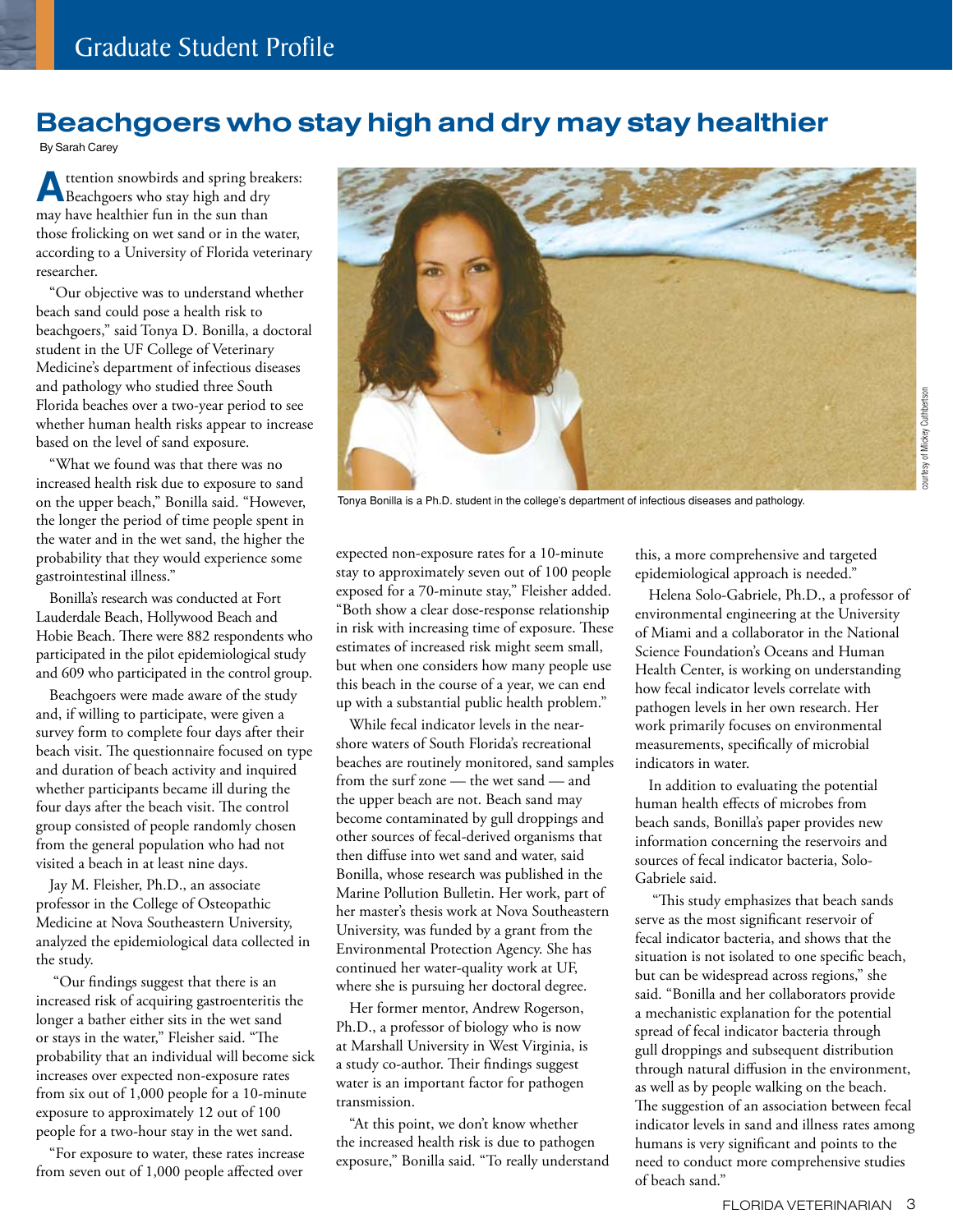### Imported "giant clams" found to have foreign disease

By Sarah Carey

**V**ividly colorful giant clams, officially known as tridacnids, decorate many an upscale aquarium. But now experts say they boast an exterior beauty that masks an ugly truth: their potential for carrying foreign diseases.

In findings that may impact the reef clam industry as well as international trade, a University of Florida veterinary pathologist recently discovered Perkinsus olseni, an internationally reportable foreign pathogen, in aquacultured clams imported from Vietnam.

While not believed to be a threat to human health or other reef aquarium species, the pathogen's presence concerns scientists as well as aquaculture industry representatives and points out the largely unregulated environment in which the importation of aquacultured reef clams from Asia takes place.

"I had 30 clams in my lab as part of a student research project," said Barbara Sheppard, D.V.M., Ph.D., a clinical associate professor of pathology at the UF College of Veterinary Medicine. "Then they started looking sickly, and within four months, all of them were dead."

As a pathologist, Sheppard was intrigued. She began investigating the cause of death: freezing tissues, putting them into formalin and conducting histopathology and DNA tests in her laboratory. Her findings, which appear online in Diseases of Aquatic Organisms, showed the presence of Perkinsus olseni along with a new species of Perkinsus that has yet to be characterized.

"This is an important finding," said Ralph Elston, Ph.D., president of AquaTechnics, a Carlsbad, Wash.-based company that provides veterinary, laboratory and environmental assessment services to the shellfish industry. "It indicates the potential risk of the spread of animal disease when health monitoring is not in place to control such risks."

Elston added that further research is needed to evaluate the distribution of previously unknown species of Perkinsus in Florida.

Giant clams are the largest bivalves in the world. Their range stretches across the Indo-Pacific region from the eastern coast of Africa in the west to the South Pacific in the east, according to the United Nations Environment Program's World Conservation



known as a tridacnid, is similar to ones imported from Vietnam and distributed widely to aquarium enthusiasts throughout the United States. Now new research shows the clams can harbor Perkinsus olseni, an internationally reportable foreign pathogen.

Monitoring Center. These clams represent an increasingly large proportion of the live invertebrates imported to become aquarium specimens. As a result of overexploitation, all species of giant clams are included in the Convention on International Trade in Endangered Species of Wild Fauna and Flora, an international agreement between governments that aims to ensure that international trade in specimens of wild animals and plants does This ornamental reef clam, officially<br>known as a tridacnid, is similar to ones not threaten their survival.

> Based on CITES data from 1993-2001, Vietnam has dominated the export of live giant clams since 1998. The United States and Europe are the main importers, and captive bred, or



University of Florida veterinary pathologist Barbara Sheppard inspects a group of ornamental reef clams in her laboratory March 21. Sheppard recently discovered a reportable foreign disease in a similar colony of clams that were part of a student research project.

aquacultured, clams represent only about a third of the nearly 1 million tridacnids traded worldwide.

Sheppard is now collaborating with the Virginia Institute of Marine Sciences, the Maryland Department of Agriculture and Anita Wright, Ph.D., a Perkinsus researcher and associate professor at UF, to further characterize the new exotic species of Perkinsus Sheppard discovered in her clam colony.

"This is not a zoonotic disease, transmissible to people," Sheppard said. "No one is going to get sick from this, as far as we know. The problem here is economic and international trade. We know that Perkinsus is a pathogen of aquatic shellfish, and the reason it is so important is that it makes animals very vulnerable to dying when the weather gets hot or when they get stressed in some other way."

She added that a major pathogen known as Perkinsus marinus is already associated with the depletion of major oyster stocks on the Atlantic coast.

"It's indigenous; you can't avoid it, and we know that particular pathogen is already economically devastating to our shellfish industries," Sheppard said. "They don't want this Pacific version of Perkinsus (olseni) to be transported here."

Although the infected clams were found in Florida, tridacnids are exported all over the country and distributed throughout the hobby industry. Sheppard's findings suggest that almost certainly clams infected with Perkinsus olseni and the new Perkinsus species have made their way into consumer aquariums throughout the United States, she said.

"This is a great example of why you should never release an aquarium animal anywhere, under any circumstances," said Ruth Francis-Floyd, D.V.M., director of UF's Aquatic Animal Health program.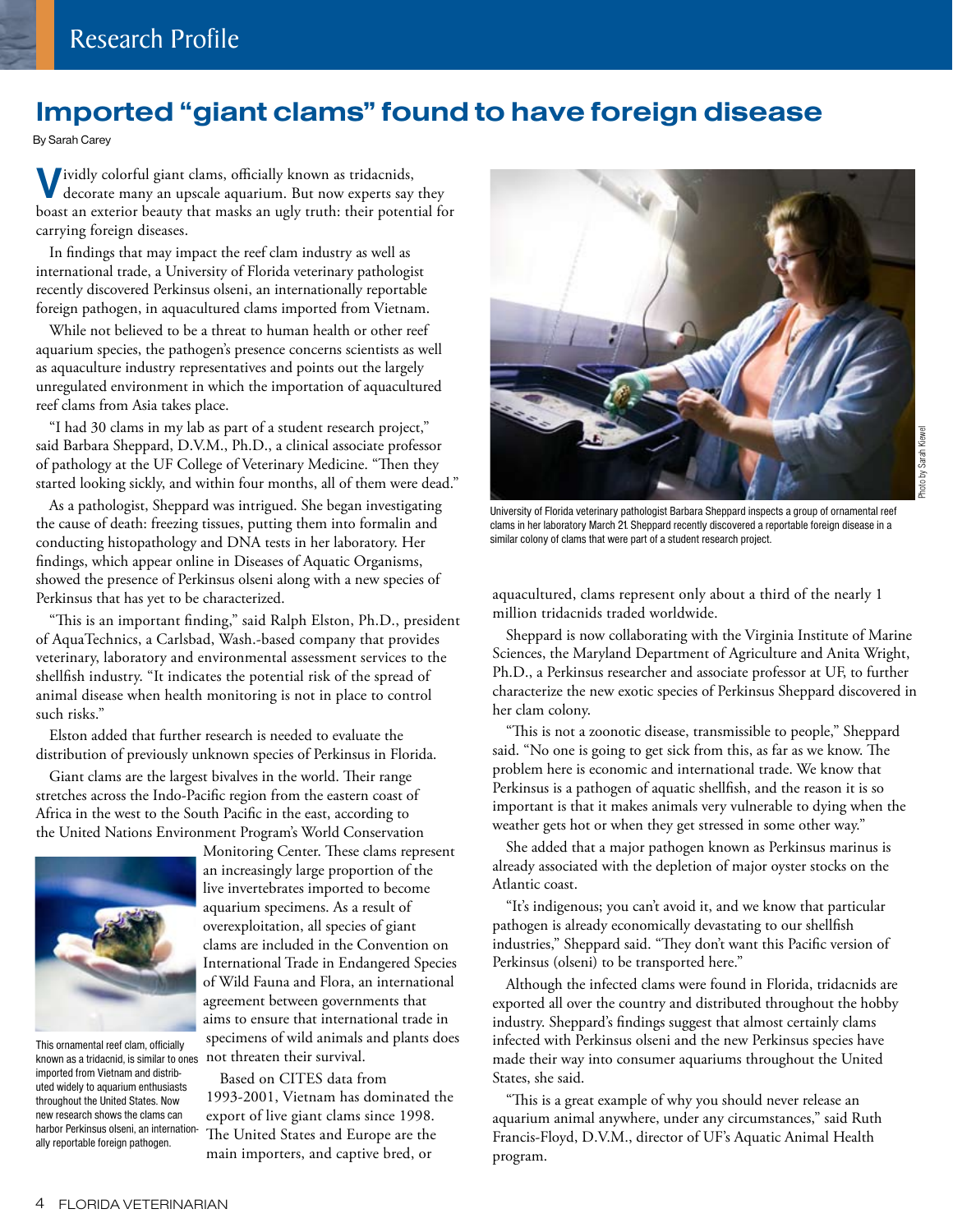## Brazilian Olympic dressage horse treated successfully at UF

By Sarah Carey

**A**fter surviving an odyssey of difficult surgeries and complicated medical problems, a Brazilian Olympic dressage horse named Livello has lived to train another day and is recuperating back in his home country, thanks to University of Florida veterinarians.

UF equine surgeon David Freeman, who played a key role in Livello's amazing story and eventual turnaround, discharged the horse on April 11 to one of his Brazilian veterinarians, who flew home with him.

"This horse is all quality," Freeman said. "Everyone who dealt with him here did a wonderful job, and this is a horse that came all the way from Brazil because we had the technology to treat him."

Freeman said Livello's case illustrated the importance of powerful imaging equipment, particularly UF's MRI unit, in guiding effective medical treatment.

"Radiology, specifically Drs. Matt Winter and Shannon Holmes, did a wonderful job with interpreting the images," Freeman said, adding that clinicians and technicians from the radiology, surgery, ophthalmology and anesthesia services were all extremely helpful.

"Livello actually came here because the owners were aware we had CT and thought that could be used to help him, but it turned out that the MRI was a better imaging tool for his problem," Freeman said.

Brazilian veterinarian Fernanda Bicudo Cesar said the horse's owner, Dr. Jorge de la Rocha, and his family were "very thankful for everyone involved."

Cesar spent two weeks at UF with Livello when his primary veterinarian, Patricia Brossi, had to return home after spending two months in Gainesville.

"The owners haven't seen him for three months, but now they can sleep well and finally feel that things are going to be OK," Cesar said.

Brossi said called Livello "a fighter."

"Livello is the horse we dreamed of back in our childhood, when we first realized we loved horses, those huge creatures, their smell, the noise from their hooves, the feeling of being on top of them," Brossi said.

Livello's story began in Brazil last October with a bad tooth. A tooth extraction

procedure damaged the horse's tear duct and intraorbital nerve, veterinarians said.

"Tears were coming down his face, and he had nerve damage that was causing him to rub his face and sneeze," Freeman said, adding that a subsequent procedure involving a veterinary surgeon from Tennessee and a worldrenowned equine dentist who were flown to Brazil to help, did not resolve the problem.

"The surgeries went well, but never cleared up the infection Livello had developed in his sinuses," Freeman said.

Because of his infection, Livello subsequently developed facial swelling and a malodorous nasal discharge.

Desperate to help him, his owners and their veterinarians, who had heard of Freeman and UF's imaging capability through veterinary meetings in Brazil, decided the horse needed to be seen and treated at UF. In February, de la Rocha, who also has ridden Livello as part of the Brazilian Olympic dressage team, flew the horse and Brossi to Florida's Alec P. and Louise H. Courtelis Equine Hospital.

"We had some idea based on Livello's history and clinical signs that there was probably some necrotic bone that needed to be removed," Freeman said. "But we didn't know the exact location or extent of it, and that is where both the CT and our new MRI unit came in."

An initial surgery resulted in the removal of a lot of dead bone and tissue, but Livello's sinus drainage continued as did the malodorous nasal discharge.

"So we did another MRI on him about three weeks later and then another surgery after that," Freeman said. "The MRI images helped us find the sites where we needed to go, and the site was not an easy area to gain access to. We were somewhat reserved by then



Dr. David Freeman stands with Livello on April 11 prior to the horse's release from UF's Alec P. and Louise H. Courtelis Equine Hospital after successful treatment to treat complications from an extracted tooth.

in terms of our level of satisfaction because we knew there might still be more bone left."

By the time Livello left, he had undergone three surgeries at UF, with the last one being the most difficult. Within two weeks of his last procedure, however, Livello began showing signs of improvement.

"His attitude definitely improved," Freeman said. When Livello's nasal discharge vanished, Freeman and his colleagues knew they had turned a corner.

"This was a tough case," he said. "Every now and then we get cases that test us and test our general ability to handle very serious veterinary challenges and this was one of them."

Freeman added that he gave a lot of credit to Livello's owner, de la Rocha, for his unwavering commitment to the horse.

"He was not going to be deterred by the cost of treatment but he was realistic and committed and most of all, he did not want this horse to suffer," Freeman said. "He wanted the very best for him, and he did all the right things. That didn't replace any of our caregiving for the horse, but it made it a lot easier."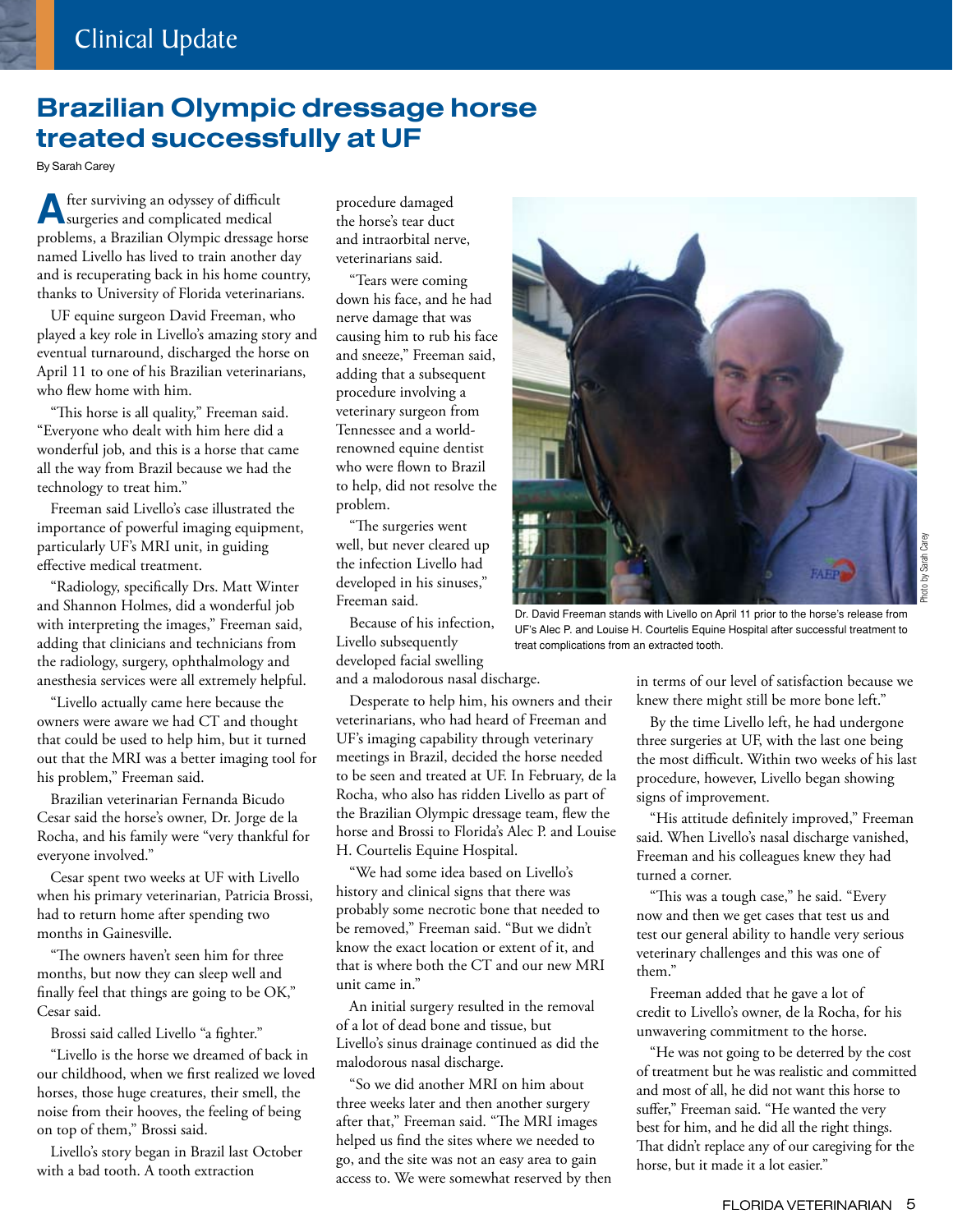### Honors, Awards, Appointments & Announcements

### Bovine veterinarian aims to enhance awareness of animal welfare

Jan Shearer, D.V.M., the University of Florida College of Veterinary Medicine's dairy extension veterinarian, was recently featured in a cover story in Bovine Veterinarian magazine.



 The story, titled "The Kindest Act," appeared in the January issue of the publication and focused on the issue of euthanasia and personal beliefs.

 The article stressed that the act of performing euthanasia, while uncomfortable to many people, is a critical part of veterinary medicine.

 "The hardest part of euthanasia is getting over the emotional aspect and coming to grips with doing it," Shearer said. "This is about these cows we find on farms that often are down or dying and the dairyman doesn't have the emotional strength to put them down because it's his animal. We as vets need to step up to the plate and do it for them."

### Surgery resident honored for presentation

University of Florida College of Veterinary Medicine small animal surgery resident Stanley Kim, B.V.Sc., received top honors for the most outstanding resident presentation at this year's annual Veterinary Orthopedic Society meeting, held Dr. Jan Shearer **Dr. Stanley Kim** Dr. Stanley Kim Michael Walsh Dr. Stanley Kim Dr. Stanley Kim Dr. Jan Dr. Michael Walsh



recently in Big Sky, Montana.

Kim's presentation dealt with the effect of tibial plateau leveling osteotomy and tibial tuberosity advancement -- two surgical techniques used to correct tears of the cruciate ligament in dogs -- on femoratibial contact mechanics.

Kim attended and presented his work as a recipient of one of the Veterinary Orthopedic Society's Mark Bloomberg Awards, which provide financial support for deserving residents to attend the meeting and present their research. The awards are based on a review of their scientific abstracts.

### UF aquatic animal vet honored by federal wildlife group

Michael Walsh, D.V.M., a University of Florida College of Veterinary Medicine veterinarian has received the U.S. Fish and Wildlife Services Regional Director's



Conservation Award for his years of service in the area of manatee rescue and rehabilitation.

Walsh is associate director of UF's Aquatic Animal Health Program. He served as head veterinarian for Sea World of Florida for many years prior to being hired by UF in 2007.

"This award acknowledges Mike's commitment and many years of participation in the Manatee, Rescue, Rehabilitation and Release program, as well as his significant contribution to manatee medicine and conservation," said Nicole Adimey, a biologist with the U.S. Fish and Wildlife Service.

## In Memoriam



Former UF small animal surgeon and longtime faculty member Robert B. Parker died April 7 in Coolbaugh Township, Pa., in a car accident.

 Parker was a charter member of the faculty in the

Department of Surgical Sciences when UF's College of Veterinary Medicine opened its doors in 1977. A Diplomate in the American College of Veterinary Surgeons, Dr. Parker became an Associate Professor and served as Chief of the Small Animal Surgery Service from 1982-1991. From 1991-1992, Parker spent a

## Dr. Robert Parker, small animal surgeon

year on sabbatical in Australia where he served as a visiting scholar at Sydney University.

"For two decades, Rob Parker was synonymous with small animal orthopedics at UF, where he taught hundreds of aspiring veterinary students and more than two dozen small animal surgery residents the art and science of small animal orthopedics," said Dan Lewis, DVM, professor of small animal surgery at UF and orthopedic specialist. "Rob had special interests in fracture repair, arthrodeses and bone grafting. He was also one of the early pioneers in performing total hip replacements in dogs."

Parker left UF and moved to New York City in 1997 where he spent 10 years as Chairman of the Surgery Department at the Animal Medical Center. In January, Parker embarked

on a new phase of his career when he accepted the position of Chief of Surgery at the Animal Emergency Clinic of Wyoming Valley in Pittston, Pa. He had lived in Buck Hill Falls, Pa., for nearly a decade and had been an active member of the community and an avid golfer.

Parker is survived by his mother, Emily Parker of Menifee, Calif.; his wife, Ramona (Fletcher) Parker of Buck Hill Falls, Pa.; his daughter, Elizabeth (Parker) Griseck and her husband Chris of Alachua.

Donations honoring Parker's legacy can be made to the University of Florida's Small Animal Surgery Resident Scholarly Fund. Checks should be written to the UF Foundation in care of Dr. Dan Lewis, Small Animal Clinical Sciences, P.O. Box 100126, Gainesville, FL 32610-0126.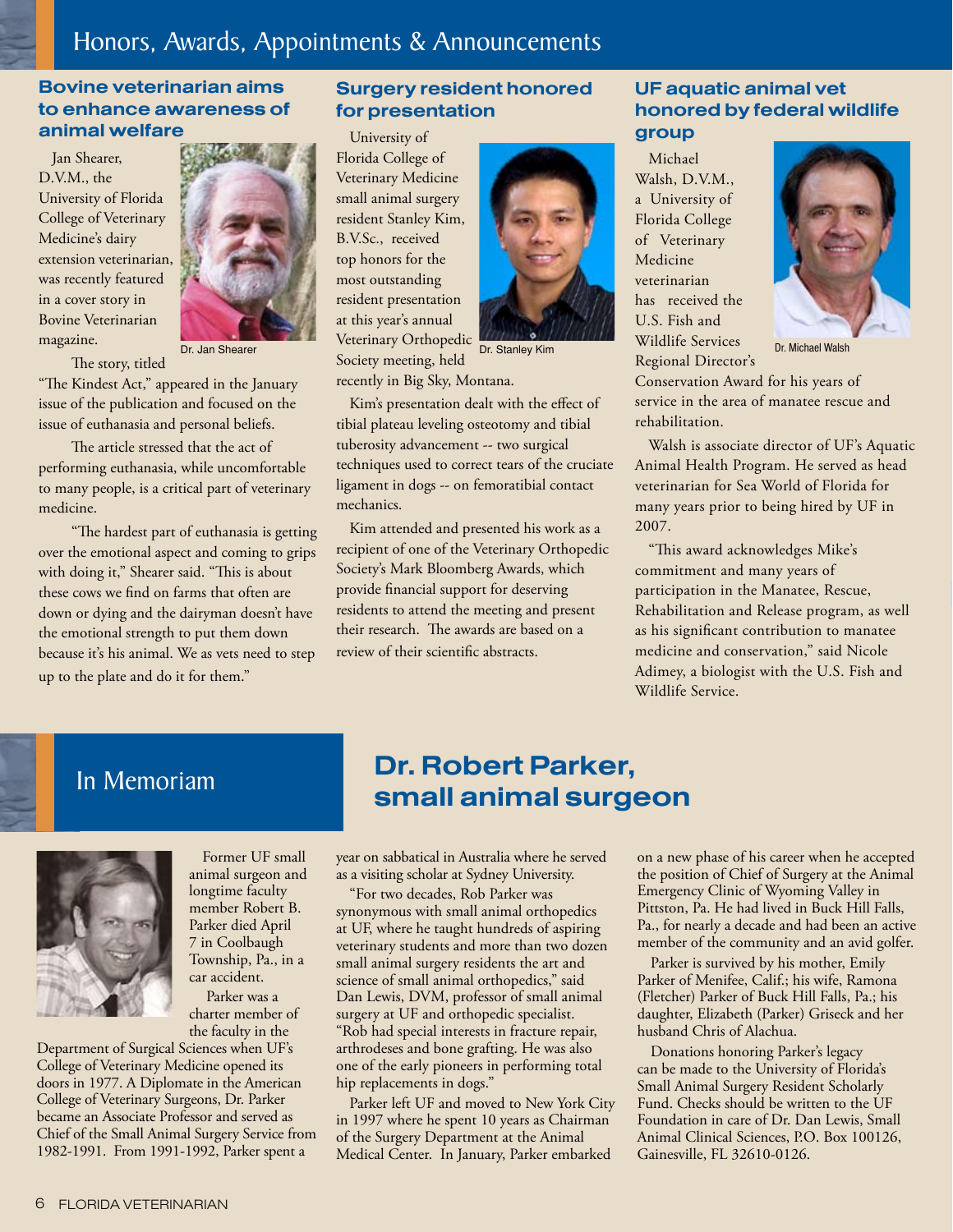## Reception to benefit "Olive's Way" oncology program raises \$320,000

**A**benefit hosted March 11 in Boca Raton<br>by grateful clients of the University of Florida Veterinary Medical Center's oncology service raised \$320,000 to support cancer research and care for both small and large animals affected by the disease.

Lisa and Harry Posin, whose 4-year-old Maltese, Olive, was successfully treated at UF in 2007 for kidney cancer, organized the event. Recently the Posins, who live in Boca Raton, created a program known as "Olive's Way" dedicated to raising funds for UF's veterinary cancer programs. All "Olive's Way" contributions go directly to the college, earmarked to the oncology service.

"Funds we raise will be used both to support the UF oncology service's ongoing efforts and to expand the research that this worldclass team performs," Harry Posin said. "We fully believe that due to the severity of Olive's illness and the complex nature of the surgery,

had it not been for the skilled oncology team at UF, we would likely have lost Olive on the operating table."

Olive underwent a complicated surgical procedure that involved the removal of one kidney and a portion of her adrenal gland. She subsequently has undergone eight chemotherapy treatments and has regained her strength and normal body functions.

"The level of postoperative support to Olive, and to us, was beyond compare to any that we have seen, whether animal or human," Posin added. "The sincerity to which the entire oncology team cares for the patient is

remarkable as well as their ongoing support and consultation with our local oncologist."

Anyone wishing to contribute to the

"Olive's Way" Fund established in the UF College of Veterinary Medicine for cancer research, may do so by contacting the college's



Harry Posin, with Olive; Dr. Rebecca Seaman; Dr. Nick Bacon and Romayne Berry.

development office at (352) 392-2213, ext. 5200 or by e-mailing Zoë Seale, senior director of development and alumni affairs, at sealez@vetmed.ufl.edu.

Lameness, continued from page 1

people. In adult horses, this includes the foot, fetlock, suspensory ligament, carpus, hock and head. In foals, the entire body can be imaged.

The MRI imaging technique can help determine the specific causes of lameness, which is critical to determining appropriate treatment recommendations.

Brokken offers more than just clinical expertise; he also has conducted research into a new surgical therapy for proximal suspensory ligament injuries and has used MRI to monitor healing of the ligament after treatment.



Dr. Matt Brokken examines a horse's foot outside of the Alec P. and Louise H. Courtelis Equine Hospital.

He works closely with UF veterinary radiologists and said he is excited about the imaging technology UF has to offer, which in addition to MRI, includes CT, nuclear scintigraphy, digital radiography and ultrasonography.

"I believe our expertise with the MRI is second to none, and while we already have the only high-field strength magnet in Florida, an upgrade is already on the way and is expected to arrive within the year." Brokken said. "That will increase our capability even more."

The upgraded magnet will speed up examination time and will provide higher-resolution images, Brokken said. The MRI upgrade is expected to be implemented by next March and a new CT table for horses is coming soon as well.

"This advanced diagnostic imaging technology is enhanced by the expertise that surrounds it," Brokken said. "Our comprehensive approach is supported by a team of veterinary specialists, including board-certified surgeons, internists, radiologists, anesthesiologists and many others. Here at UF, we have everything that anyone would want to diagnose and treat a horse, and we can do it all in one place."

That aspect of academic veterinary medicine is a large part of what attracted Brokken to the job.

"Being at this university allows me to practice at the highest level, and I'm very excited for the opportunity to return to my alma mater," Brokken said.

Receiving days for the equine lameness and imaging service are Tuesdays and Thursdays and surgeries and MRI examinations are generally performed on Mondays, Wednesdays and Fridays. Horse owners, trainers, referring veterinarians and others seeking more information or who wish to make an appointment with the equine lameness and imaging service should call 352-392-2229.